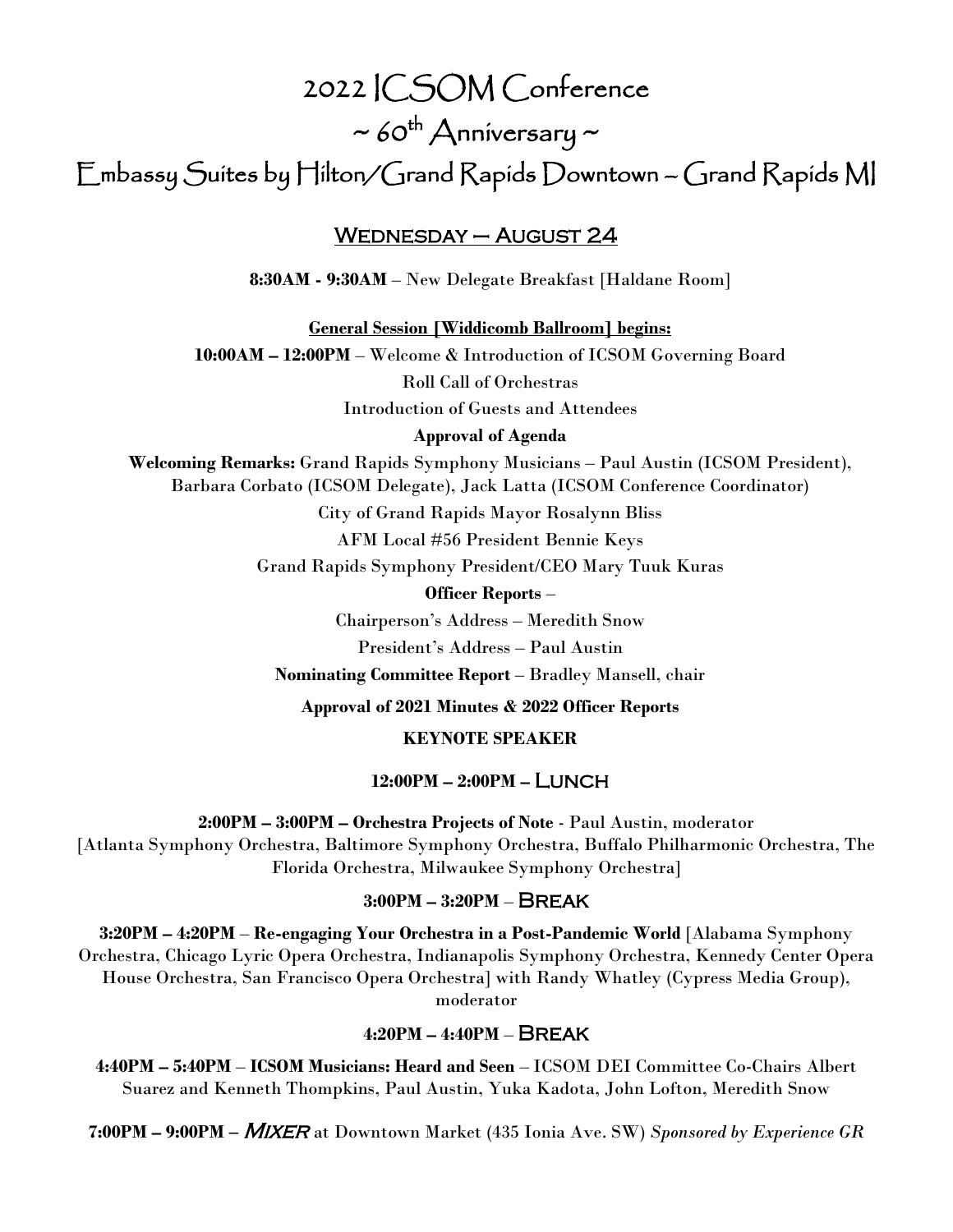## Thursday – August 25

**10:00AM – 11:00AM** – Announcements

Roll Call of Orchestras

Nominations

**Officer Reports:** Secretary, Treasurer & *Senza Sordino* Editor Reports

**Reports:** ICSOM Communications (Peter de Boor & Mike Muszynski), Conductor Evaluation Program (Barbara Corbató), AFM Strike Fund (Paul Austin & Peter de Boor)

**Player Conferences Council** – ROPA, RMA, OCSM, TMA

**11:00AM – 11:15AM** – Group Photo in Hotel Lobby

**11:15AM – 12:15PM** – AFM President Ray Hair

**12:15PM – 1:45PM –** Lunch *[GB only with AFM President & IEB]*

**1:45PM – 3:15PM** –

Close Nominations

**AFM-SSD Presentation**

### **3:15PM – 3:30PM –** Break

**3:30PM – 5:15PM –** Orchestra Breakouts by budget size/pit *[Delegates, Alternate Delegates, Governing Board, AFM Staff, & Officers only]*

### **5:15PM – 7:00PM** - Dinner

**7:00PM – 9:00PM – Town Hall I** *[Delegates, Alternate Delegates & Governing Board only]*

## Friday – August 26

**10:00AM –10:30AM** – Announcements

Candidate Speeches *(President, Secretary, 2 Members-at-Large)*

Roll Call/Election

**10:30AM – 12:00PM** – **Kevin Case, ICSOM Counsel**

**12:00PM – 1:45PM –** LUNCH – MAL/Delegates

**1:45PM – 3:15PM – Mediation Presentation with FMCS Deputy Director of Field Operations Javier Ramirez**

**3:15PM – 3:30PM –** Break

**3:30PM – Town Hall II** *[Delegates, Alternate Delegates & Governing Board only]*

**5:00 PM – Free Evening** {optional organized activities}

 $-DRAFT - 6/16/22 -$ -(subject to change)-